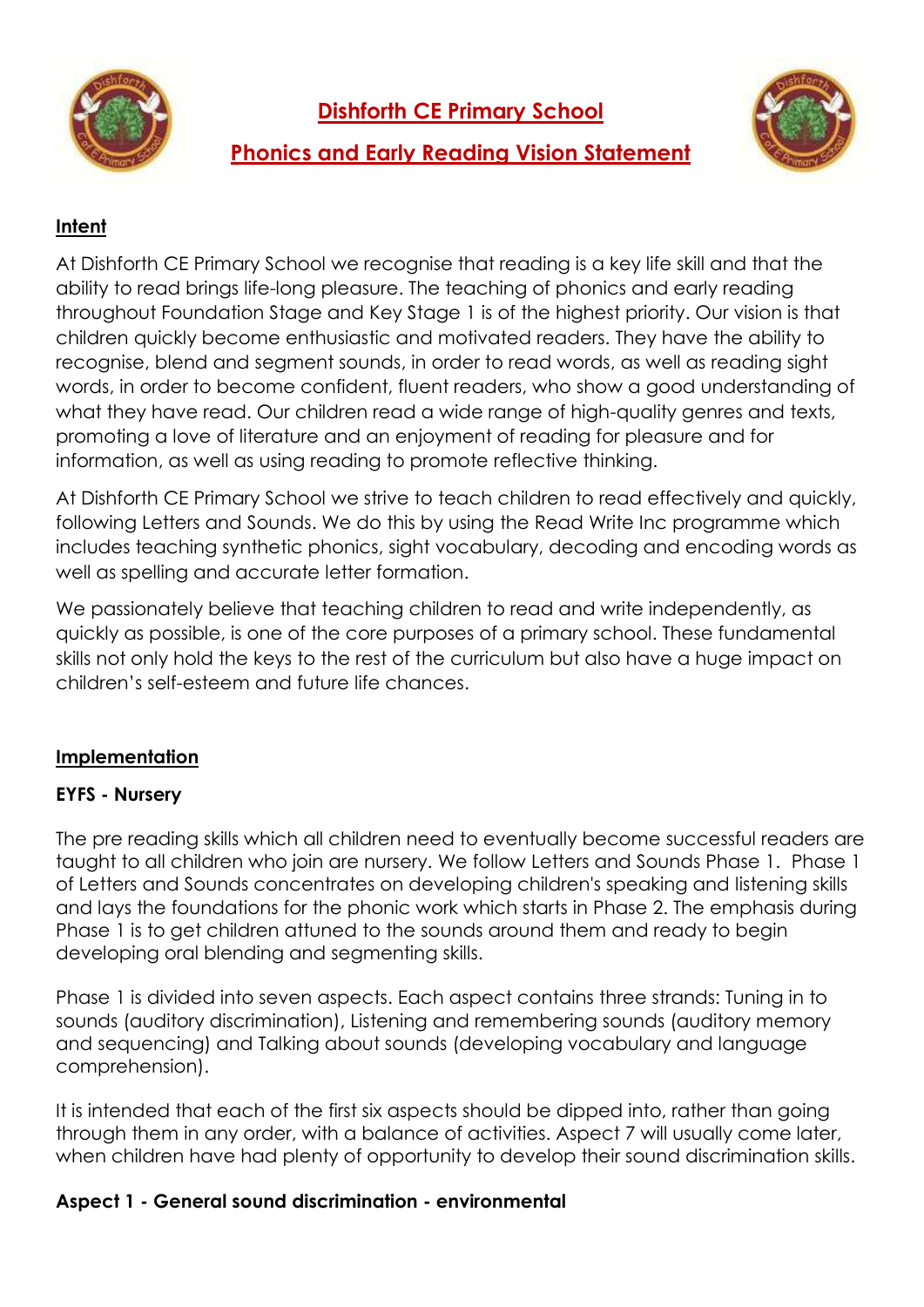## **Aspect 2 - General sound discrimination - instrumental sounds**

**Aspect 3 - General sound discrimination - body percussion**

- **Aspect 4 - Rhythm and rhyme**
- **Aspect 5 - Alliteration**

#### **Aspect 6 - Voice sounds**

#### **Aspect 7 - Oral blending and segmenting**

Children who are confident in all 7 aspects are introduced to our phonics programme Read Write Inc during the summer term, with one sound introduced each week.

## **EYFS – Reception**

Children are introduced to phonics within the first two weeks of the Reception year.

All children are taught phonics following Letters and Sounds, using Read Write Inc. This marks the start to a structured and systematic approach to the teaching of synthetic phonic work and grapheme-phoneme. The process of segmenting and blending whole words and selecting letters to represent those phonemes is taught. Read Write Inc speed sound cards and rhymes are used to enable children to form a concrete image of how to write letters. During this phase the children are also introduced to reading and spelling common and tricky words.

Approximately4 new sounds are introduced each week.

Set 1 sounds (Word time  $1.1 - 1.7$ ) are taught for approximately 12 weeks

Set 2 sounds (and set 1 recap) are taught in the Spring term and the first half of the summer term.

Set 3 sounds are introduced in the second half of the summer term.

## **Key Stage 1**

All children in Year 1 continue to follow the Read Write Inc programme continuing with Set 3 sounds.

## **Key Stage 2**

Children who have not yet mastered phonics continue on the Read Write Inc scheme through catch-up sessions in Key Stage 2.